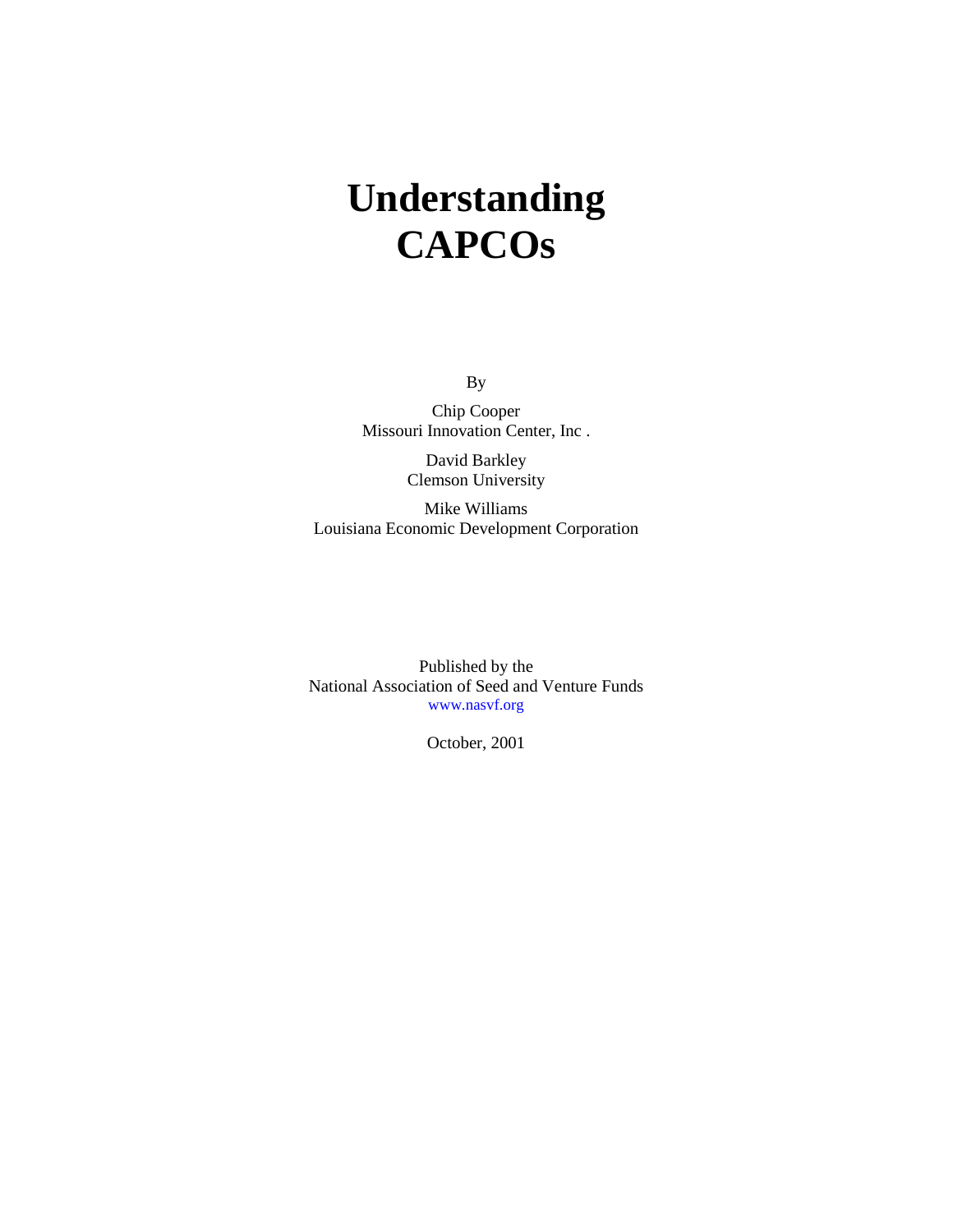## **National Association of Seed and Venture Funds**

*serving those who invest in America's entrepreneurs*

*Purpose.* The National Association of Seed and Venture Funds is a network of public, private and nonprofit organizations committed to building prosperity by investing and facilitating investment in local entrepreneurs.

*Conferences.* The Association's annual conference gives participants an opportunity to share their knowledge of the seed and venture capital industry, and discuss the best strategies and tools for building and managing strategic investment programs and institutions.

*News.* A weekly electronic newsletter provides up-to-date information on new investment funds, emerging issues, current projects and new legislation.

*Training.* The Association offers outstanding training events to help members build their local networks and improve their productivity.

*Seed Investing as a Team Sport* introduces prospective seed investors to the "ins and outs" of technology business investing and provides effective methods for working together as a team.

*Swing for the Fences - Seed Investing for Entrepreneurs,* gives aspiring entrepreneurs an inside look at how venture investors think, work and make their decisions.

> The National Association of Seed and Venture Funds 301 N.W. 63rd Street, Suite 500 Oklahoma City, OK 73116 405.848.8570 fx. 405.842.3299 admin@nasvf.org *www.nasvf.org*

> > © 2001 NASVF. All rights reserved.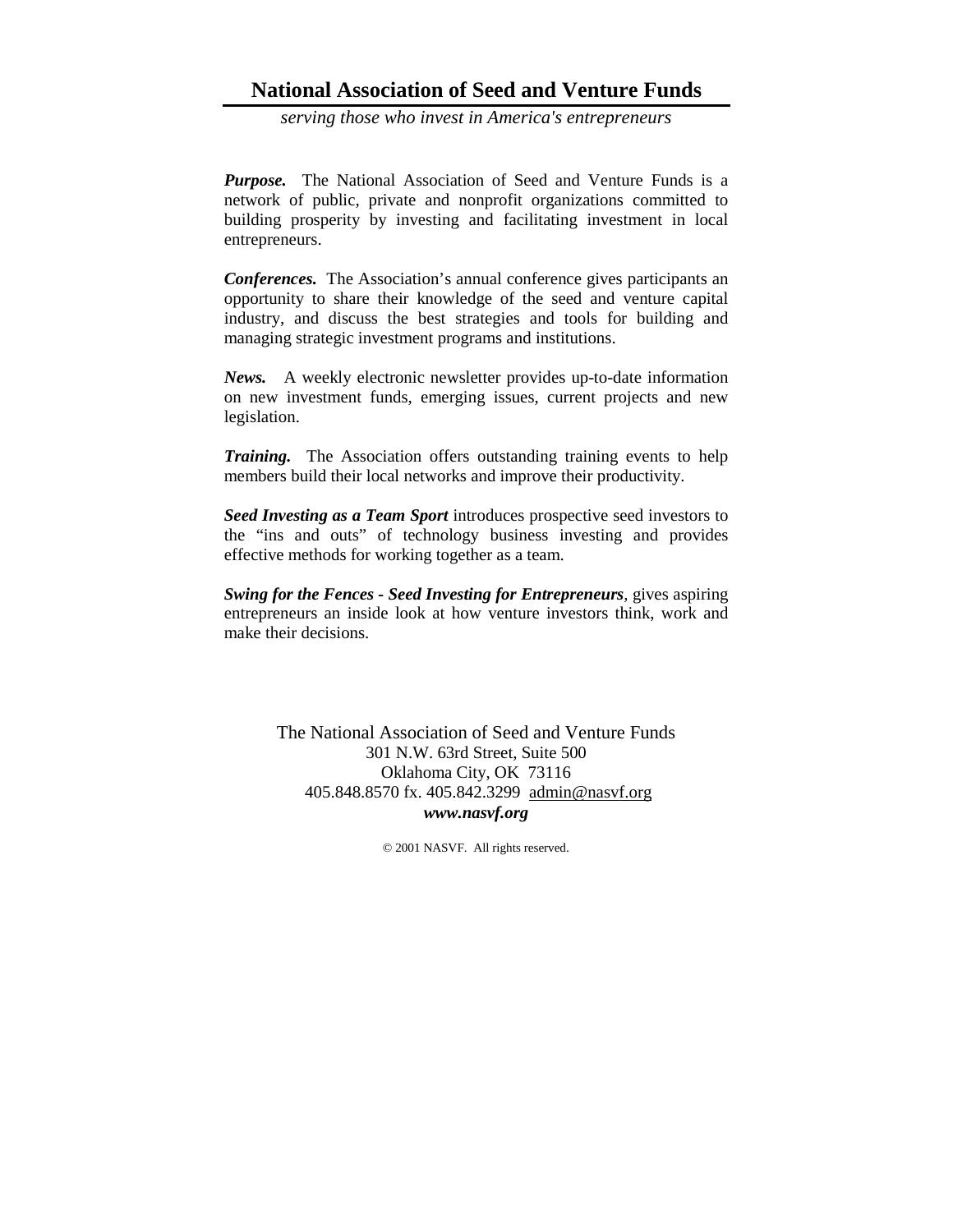# **Contents**

| Venture Capital and Economic Development             | 1      |
|------------------------------------------------------|--------|
| How the VC industry works                            | 2      |
| <b>State Experiences with Venture Capital</b>        | 3      |
| <b>Structure of CAPCO Programs</b>                   | 4      |
| Cost of CAPCO Programs                               | 5      |
| How is a CAPCO Funded?                               | 6      |
| How are Capital and Profits Distributed?             | $\tau$ |
| How are Most VCs Compensated?                        | 8      |
| Who Bears the Risk of CAPCO Investments?             | 10     |
| How does the Guarantee Work?                         | 11     |
| How are CAPCOs Selected?                             | 12     |
| How do CAPCOs Differ from State to State?            | 13     |
| What Types of Investments Can a CAPCO Make?          | 14     |
| Who are the Leading Proponents of CAPCO Legislation? | 15     |
| Which States have Declined CAPCO Proposals?          | 15     |
| Are There Ways to Improve the CAPCO Model?           | 16     |
| Summary                                              | 17     |
| <b>Suggested Readings</b>                            | 18     |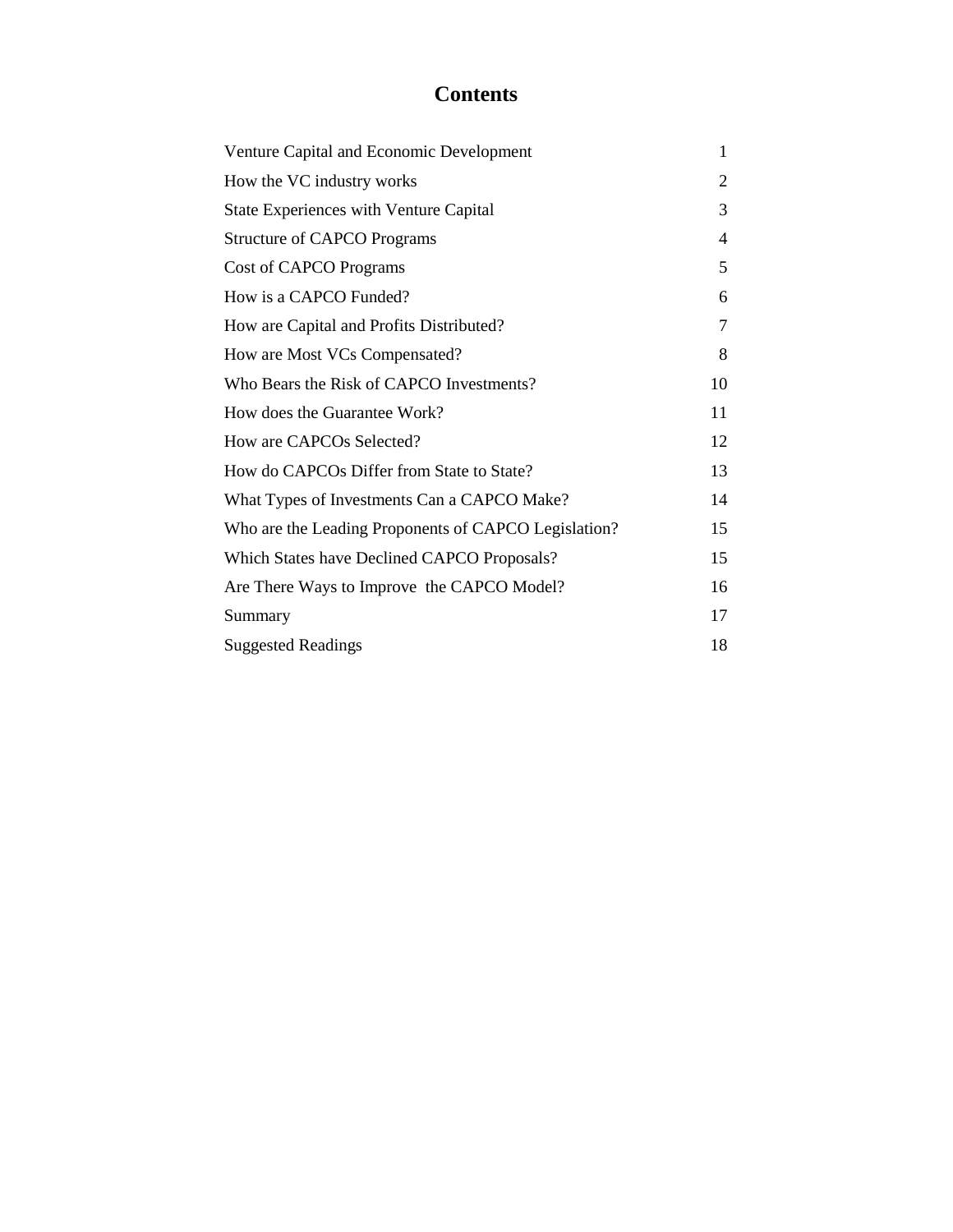# **Venture Capital and Economic Development**

The National Venture Capital Association published a report in 1998 to document the impact of venture capital on economic development.<sup>1</sup> The report was prepared by Venture One and Coopers & Lybrand.

For those who concern themselves with local economic development, it is not surprising to hear the results of the NVCA report. A typical 5-year old venture backed company has:

- Generated 99 jobs, almost twice as many as its non-venture-backed peers
- Produced new jobs at the rate of 40% per year
- Created high-quality skilled positions at four times the rate of the general economy
- Grown sales by 66.5% per year

 $\overline{a}$ 

Generated nearly one-half of its revenues from foreign exports

Venture-backed companies are 70% more likely to go public than their non-venture-backed peers. And, the vast majority are operating within the high tech sectors that are becoming the industries of the future.

<sup>1</sup> Eighth Annual Economic Impact of Venture Capital Study, NVCA, 1998

<sup>1</sup>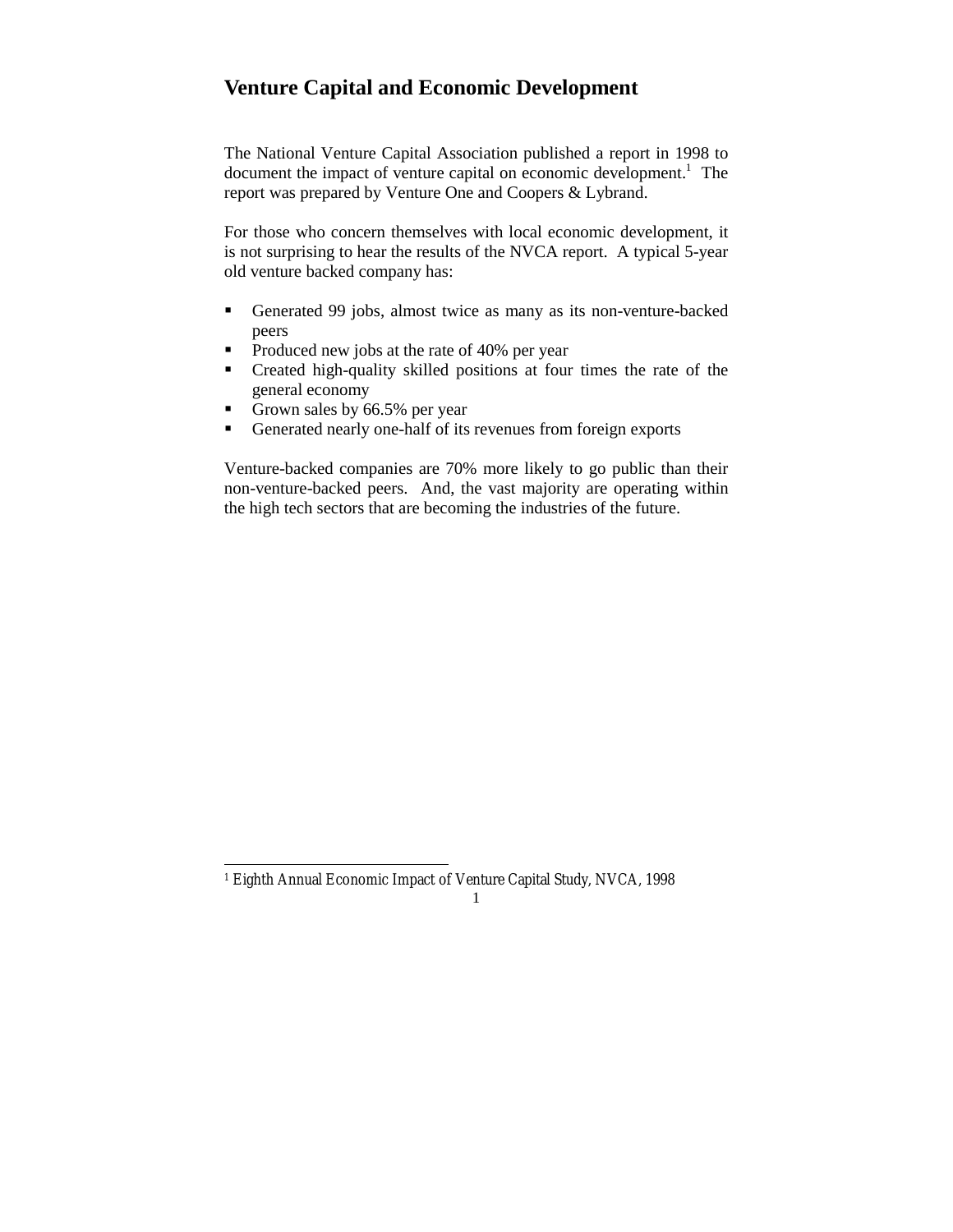#### **How the VC industry works**

The venture capital industry has three basic components:

- 1. World Class Entrepreneurs
- 2. Professionally Managed Venture Funds
- 3. Institutional Investors

To attract venture capital, a region must have entrepreneurs that present exciting investment opportunities. Venture investors look for businesses that solve big problems, serve large and growing markets, possess world class technology, and are led by proven managers.

By some counts there are well over 1,000 venture capital funds in the U.S. Venture funds are typically organized as limited partnerships. The people we point to as venture capitalists are the general partners. They

spend their time marketing their capital resources, seeking investments, analyzing proposals, making investments, adding value to their portfolio companies, and arranging for the sale of their investments.

Venture capital funds are capitalized by limited partners, mostly wealthy individuals and institutional investors. Public and private pension funds, endowments, insurance companies, corporations and banks have led the field of institutional investors.

Regions that possess all three components of the venture capital industry have a solid foundation upon which to build a vigorous entrepreneurial economy.

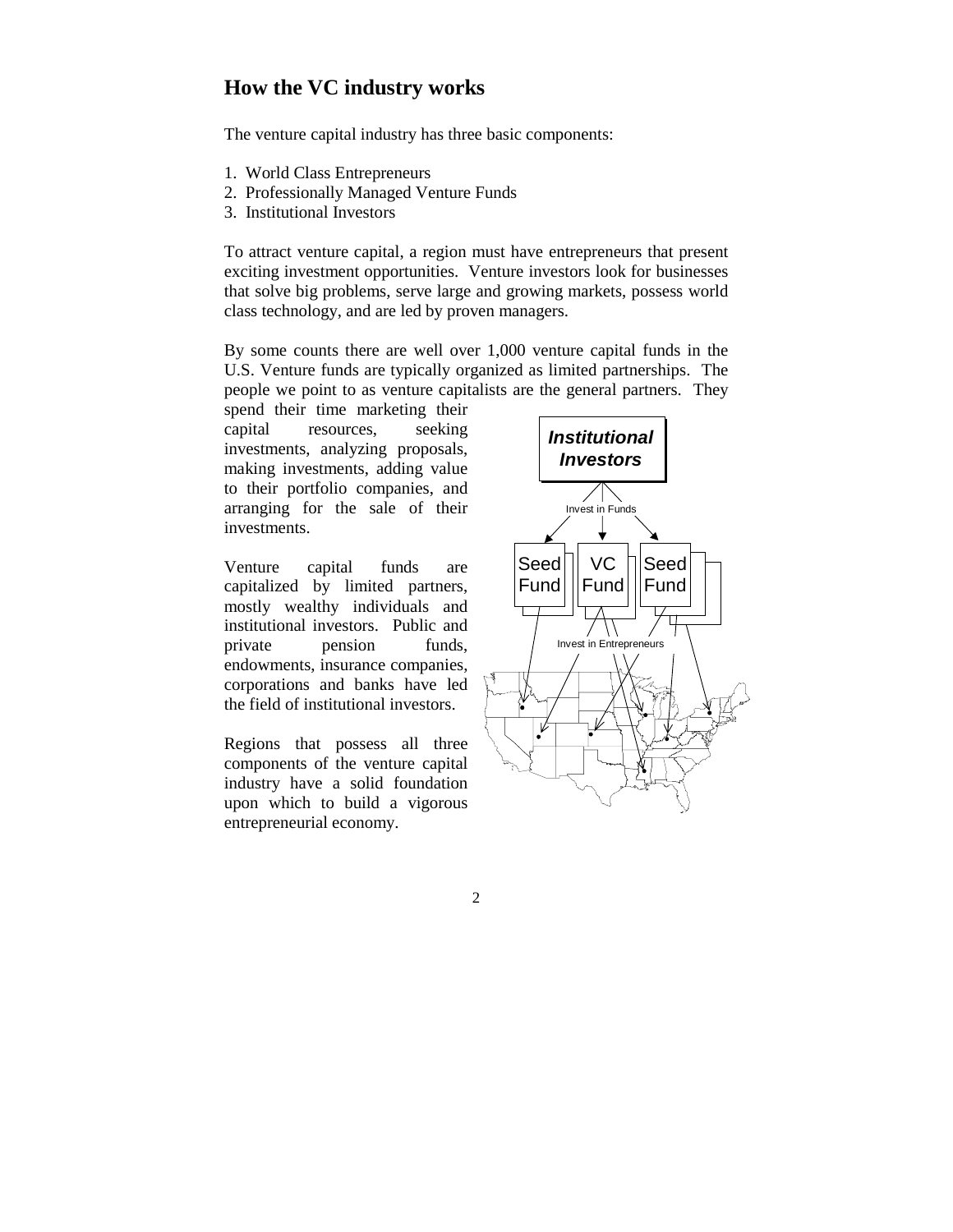## **State Experiences with Venture Capital**

States have been working to increase local venture investing for many years. To serve local entrepreneurs—and in this way create new wealth and quality jobs for their citizens—most states have adopted programs to deliver, encourage, or facilitate the formation of seed and venture capital resources. According to the National Governors' Association Center for Best Practices, states have pursued four basic strategies:

- expand the knowledge of seed and venture investing;
- **•** promote the visibility of entrepreneurs to investors and of investors to entrepreneurs;
- create investment capital to fill a gap or grow a sector; and
- create investment capital to build a seed and venture capital industry.

In its 2000 report, *Growing New Businesses with Seed and Venture* Capital: State Experiences and Options,<sup>2</sup> the NGA details a wide range of investment programs. We recommend it as a good starting point for gaining a broad perspective on how states have approached the challenge.

In the report, Certified Capital Companies or CAPCOs, are identified as by far the most expensive model to facilitate the formation of venture capital. Vigorously promoted in a number of states, CAPCOs have been implemented in five states and are scheduled for implementation in two more. Given the size of these programs, and the experience of states with legislating, implementing and monitoring these programs, it is important for policy makers to have a comprehensive understanding of how CAPCOs work, what they cost a state, and how they compare to the traditional venture capital industry.

 $\overline{a}$ 

<sup>2</sup> NGA Center for Best Practices, 2000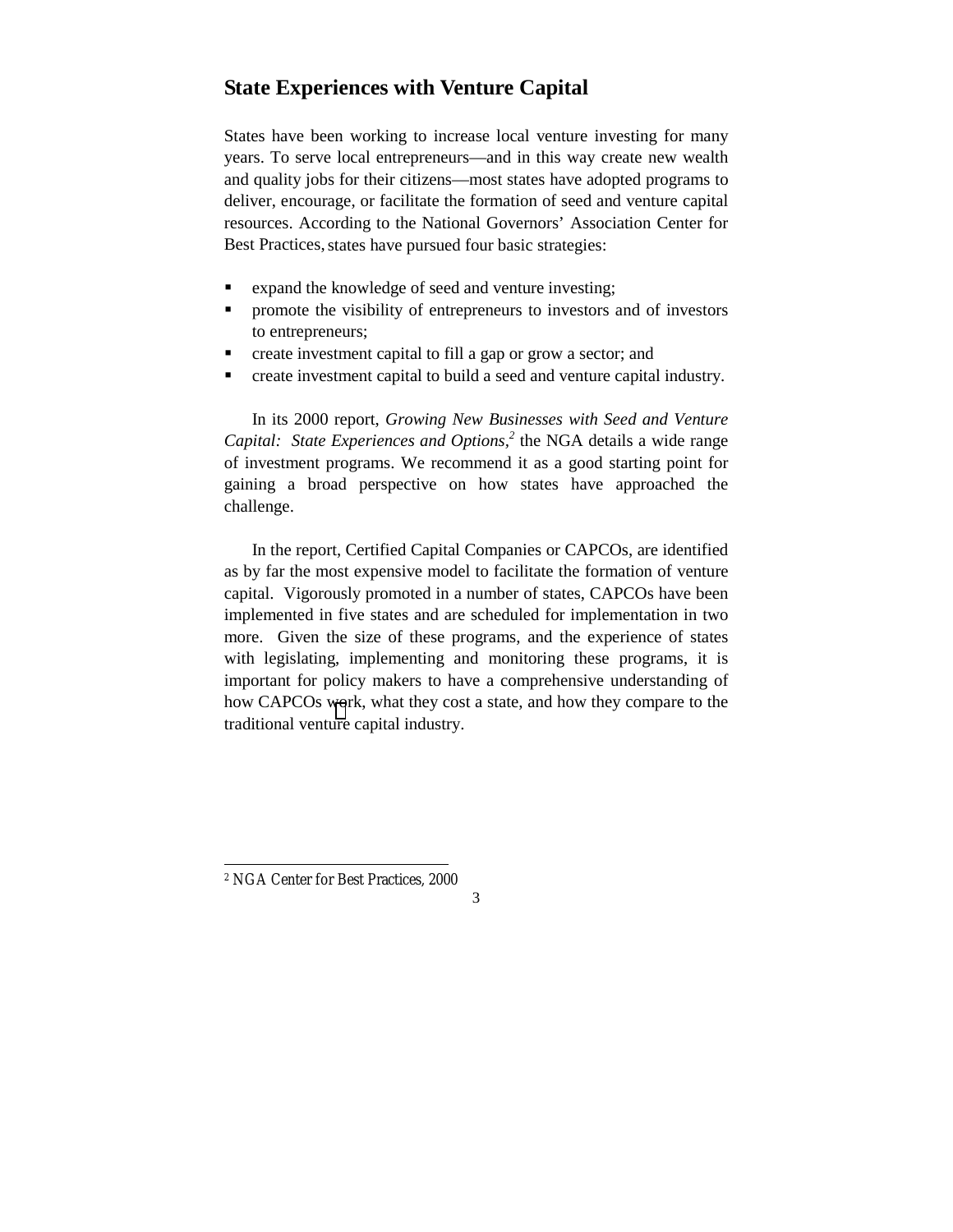## **Structure of CAPCO Programs**

#### *Source of Capital for CAPCOs*

- **Insurance companies provide funding for capitalization of CAPCOs** (referred to as "certified capital").
- As an incentive to invest in CAPCOs, a state provides tax credits to insurance companies against their premium taxes. Tax credits equal 100% of certified capital to be taken at 10% per year for ten years. In some states, tax credits may be transferable or sold.
- The insurance companies are guaranteed the return of their principal and an annual coupon.

#### *Maintain Certification and Qualification for Tax Credits*

- A specified share of certified capital must be invested in businesses with specific characteristics (referred to as "qualified businesses"). Qualified businesses generally are small (per the SBA definition), in certain industrial sectors, and located in the state.
- CAPCOs must meet investment milestones as specified in the enabling legislation (e.g., 30% of certified capital invested in 3 years).

#### *Returns from CAPCO Investments*

- CAPCOs generally cannot make liquidating distributions to CAPCO owners until they have invested an amount equal to the amount of original certified capital.
- The state generally receives little or none of the liquidating distributions in exchange for revenues lost due to the provision of tax credits.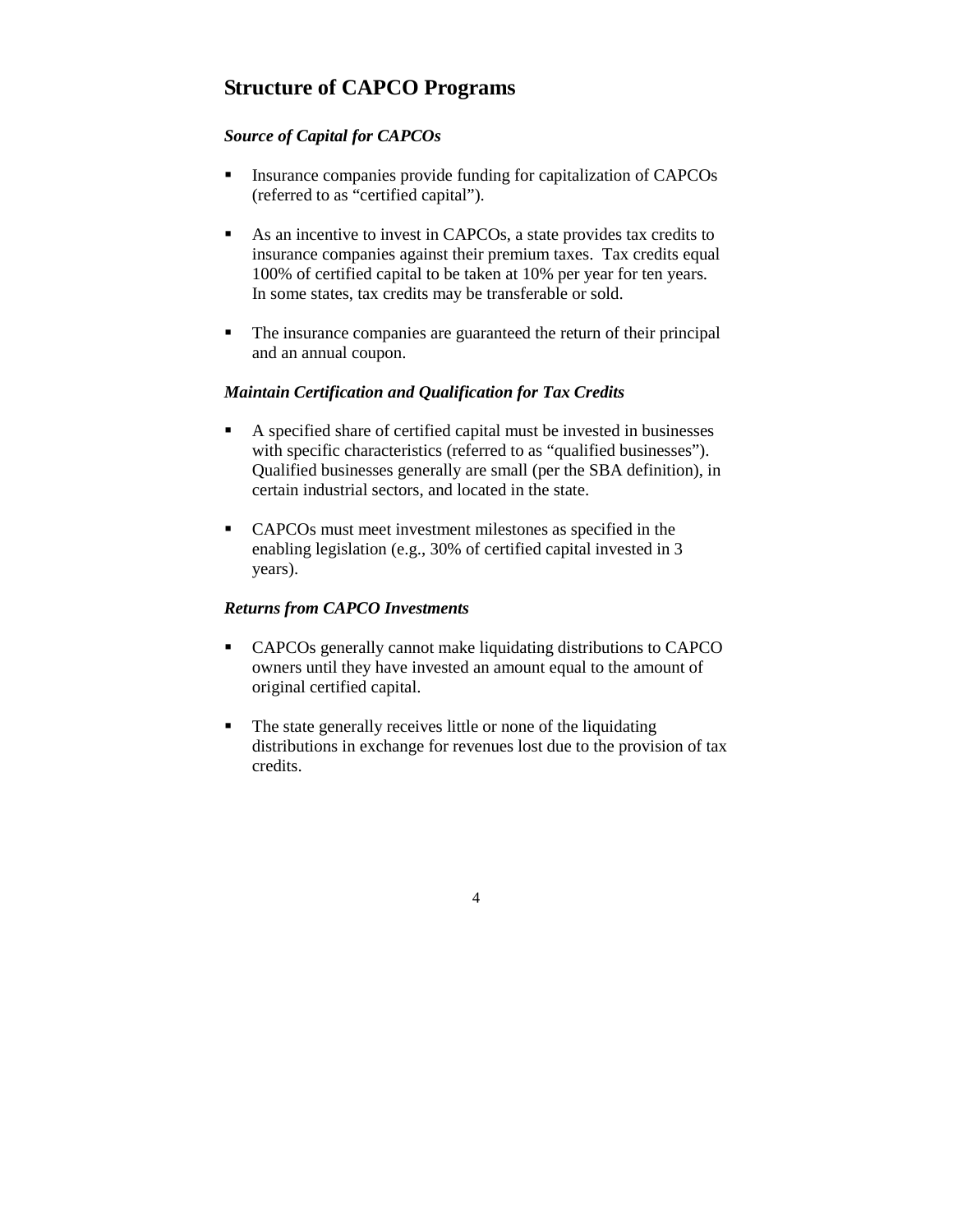## **Cost of CAPCO Programs**

The states of Louisiana, Missouri, Florida, New York and Wisconsin have implemented CAPCO programs, together committing \$1.25 billion in tax credits. By any measure, this is an enormous allocation of state resources compared to other commitments of public resources by states to high tech business development, rural business development, and minority business development.

According to the investment banking firm Stifel Nicolas, $3$  the CAPCO industry expects to receive at least \$400 million in 2002 from the states of New York, Colorado, Texas, and the District of Columbia. Thereafter, they predict commitments of \$300 million per year, most likely from the states of California, Arizona, Michigan, Mississippi, North Carolina and Illinois, as well as follow-on commitments from current CAPCO states.

| Committed to date:  |                 |
|---------------------|-----------------|
| Louisiana           | \$630,000,000   |
| Missouri            | \$140,000,000   |
| Wisconsin           | \$50,000,000    |
| Florida             | \$150,000,000   |
| New York            | \$280,000,000   |
| Scheduled for 2002: |                 |
| Colorado            | \$200,000,000   |
| Texas               | \$200,000,000   |
| Grand Total         | \$1,650,000,000 |

 $\overline{a}$ 

<sup>5</sup> 3 Stifel Nicolas & Co., Equity Research Reports, 8/8/01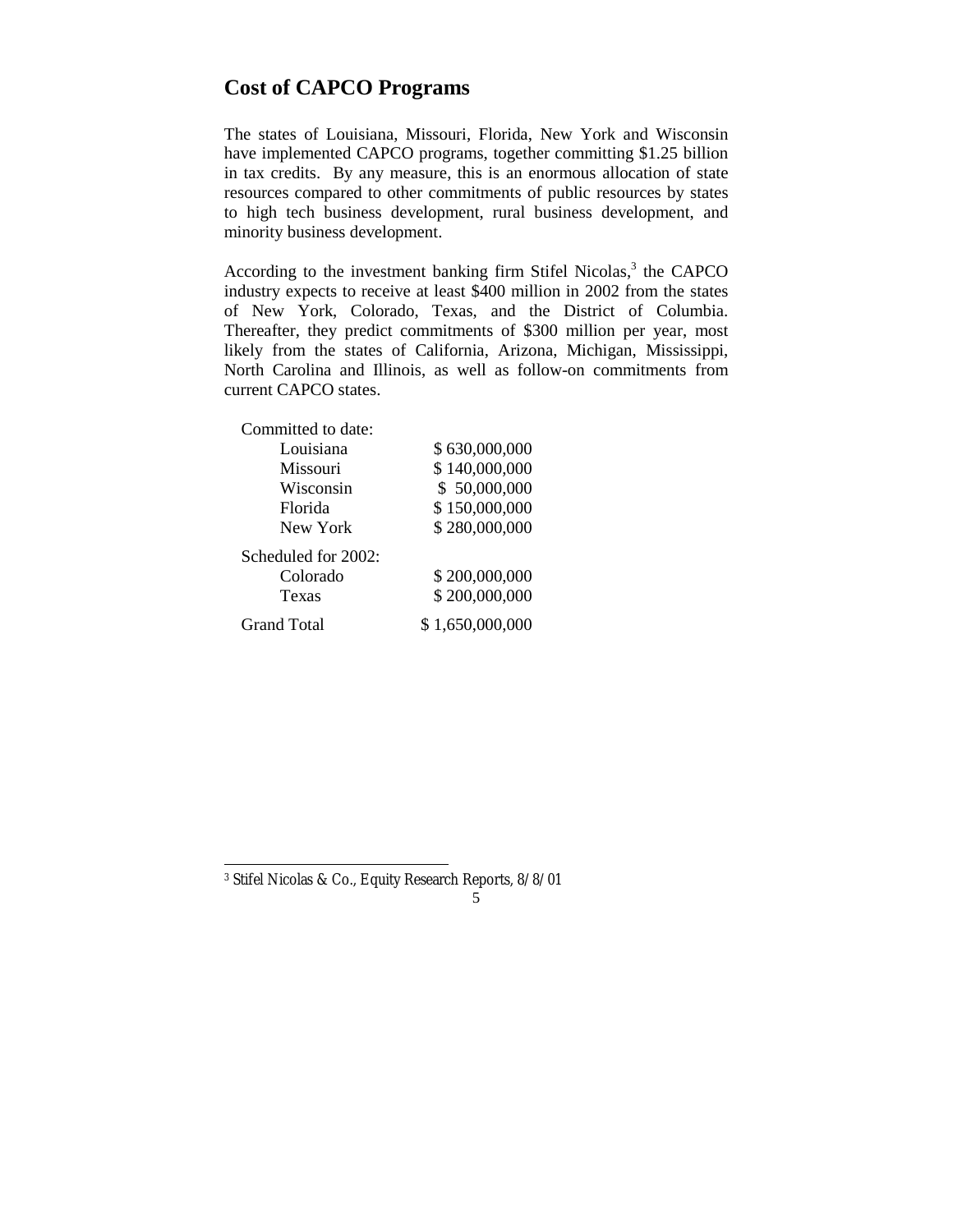## **How is a CAPCO Funded?**

A traditional seed or venture capital partnership is capitalized with investments from large institutions and wealthy individuals. These investments are fully at risk. There is no guarantee that investors will receive a return on their capital, or even a return of their capital.

In contrast, CAPCOs are funded almost entirely with debt. Insurance companies lend 99% to 100% of the total capitalization of most CAPCOs. These loans are usually fully guaranteed. The guarantees extend to 100% of principal and 100% of the interest for the life of the loan. The loans are for a term of 10 to 12 years, and are very low risk, of the type appropriate for the fixed income portfolio of many insurance companies. CAPCOs also pay an unusually high interest rate on these loans, making them very attractive to insurance companies.



Sources of Capitalization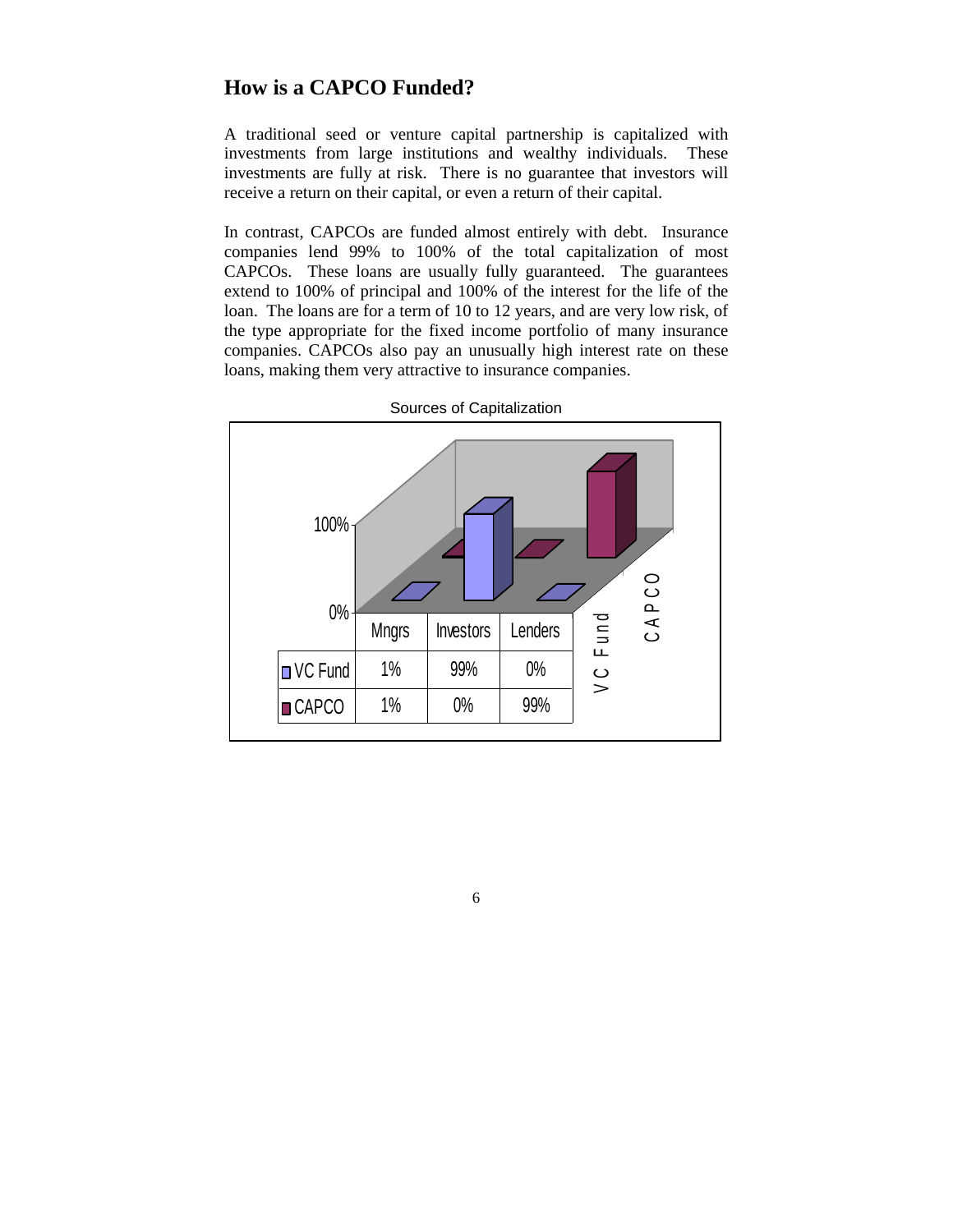## **How are Capital and Profits Distributed?**

A traditional venture capital partnership is owned by the limited partners (institutions and wealthy individuals) and the general partners (the venture capitalists). The general partners always invest at least 1% of the total capital of the partnership. All investors share pro-rata in the return of capital from fund investments. Once original capital is fully returned to all investors, the general partner is typically paid 20% of the profits that may accrue thereafter.

In contrast, CAPCOs may be owned entirely by the CAPCO promoters. The insurance companies are usually lenders, not risk-bearing investors. CAPCO owners typically contribute not more that 1% of the total capital of the CAPCO, while receiving about 50% of the return of original capital and 100% of the profits.



Comparison of Distributions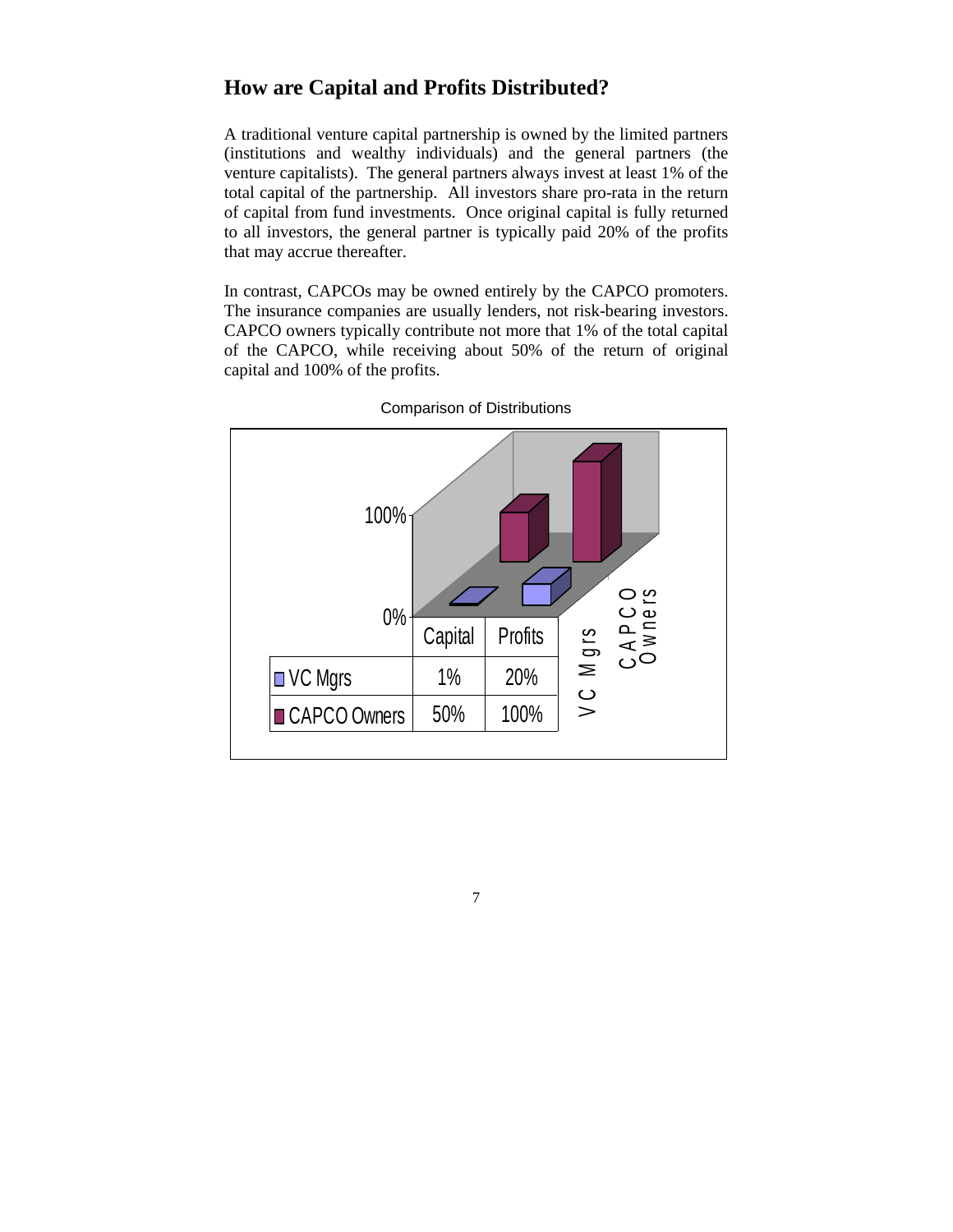#### **How are Most VCs Compensated?**

#### *Annual Management Fee*

A typical venture fund general partner receives an annual management fee equal to 2.5% of the total capital available for investment. If the fund has capital of \$50 million, the VC would earn \$1.25 million per year for the life of the fund (usually 10 years).

To have \$50 million of investable capital a CAPCO manager raises about \$100 million. Most statutes provide for an annual management fee of 2.5% of the total certified capital (the full \$100 million), or \$2.5 million.

#### *Incentive Fee*

A typical venture fund general partner receives incentive compensation based on success in producing investment profits. For most funds this is equal to 20% of the profits. So, if the general partner is moderately successful and doubles the size of the capital under his management to \$100 million, he would first return \$50 million to his investors, then receive 20% of the \$50 million profits, or \$10 million.

If a CAPCO manager is equally successful and doubles the size of the capital available for investment to \$100 million, he would be paid not only 100% of the \$50 million in profits, but also 100% of the \$50 million in base capital, for a total of \$100 million.

So, if a CAPCO manager does reasonably well, he earns ten times the amount earned by a private venture fund manager.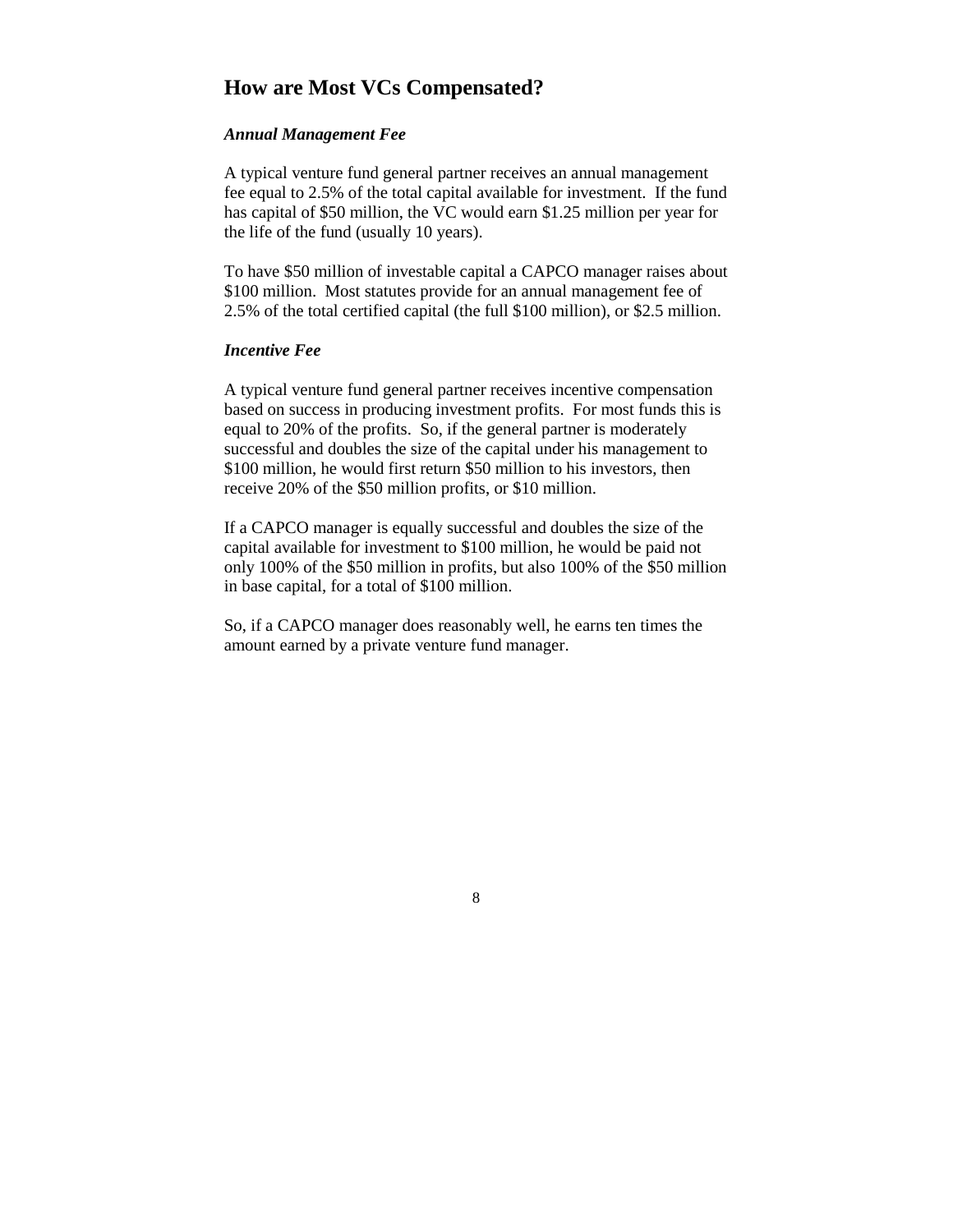What happens if they both do poorly and only recover the original \$50 million, with no profits? The private VC would earn no incentive fee. The CAPCO manager would still earn \$50 million.

By all counts, traditional venture fund general partners are very well paid. Yet, their chance at wealth depends on whether they produce for their investors. In contrast, CAPCO managers may become immensely wealthy regardless of investment success.



Incentive Compensation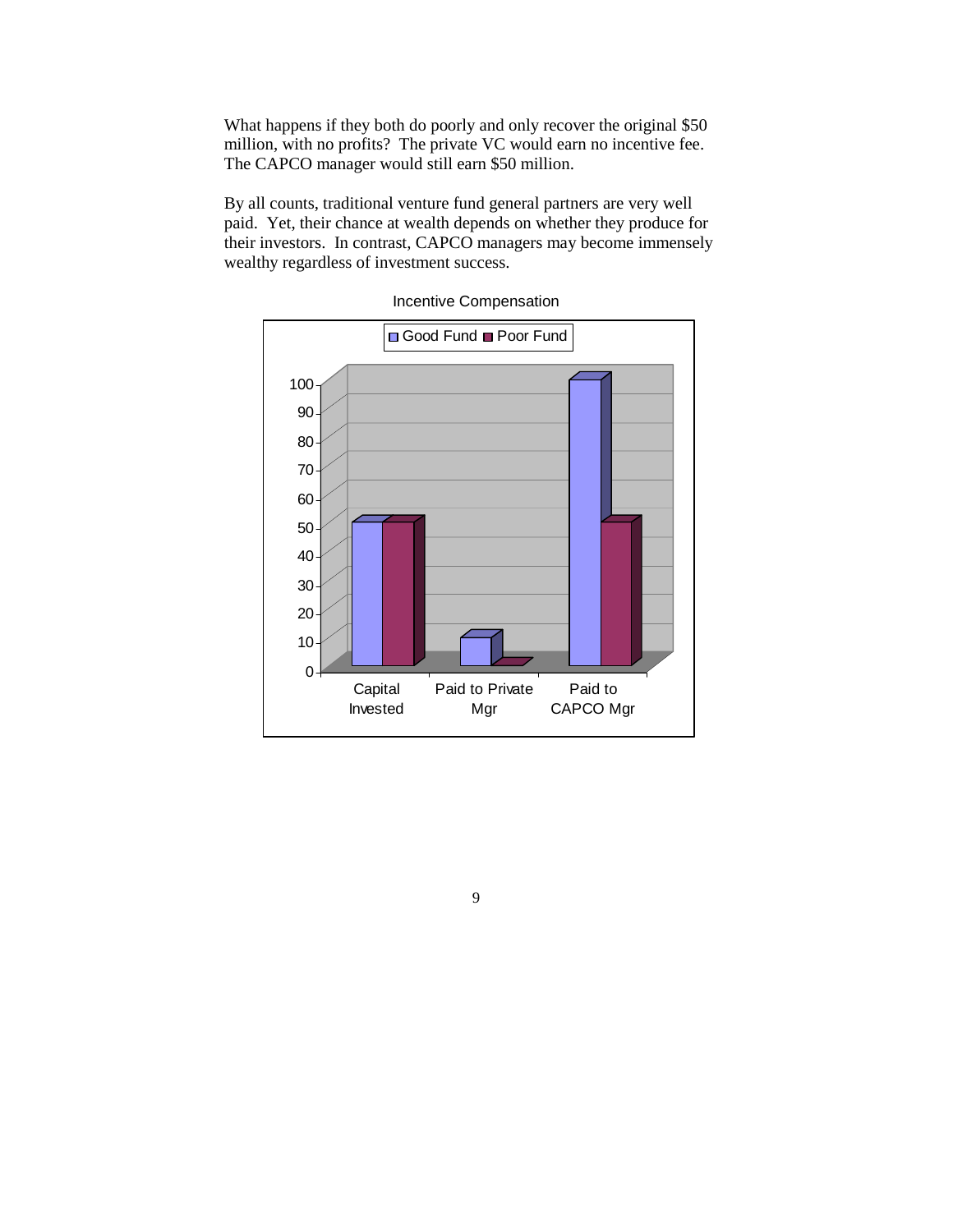#### **Who Bears the Risk of CAPCO Investments?**

In a traditional seed or venture capital partnership all the investors bear risk. A primary goal of sophisticated investors is to make sure the interests of the general partners and fund managers are aligned with the interests of the limited partners. Care is taken to ensure that the limited partners and the general partners always win together, or lose together.

In contrast, in a typical CAPCO, the insurance companies bear no equity risk and only low credit risk. The CAPCO owners and managers also bear little risk, given the compensation paid to them in relation to the small amount they may invest Consequently, the insurance companies do not underwrite the investment skill of the CAPCO managers in the way a private investor would, but base their decisions to lend on the quality of the collateral and guarantee.

The equity risk in the CAPCO structure is borne almost entirely by the state. The state provides the tax credits, and, as a result, sacrifices future tax revenues. The tax credits make the guarantee possible, without which the insurance companies would not lend. Under any comparable scenario, an investor of this type would deserve equity compensation similar to or exceeding that received by the limited partners in a traditional venture fund.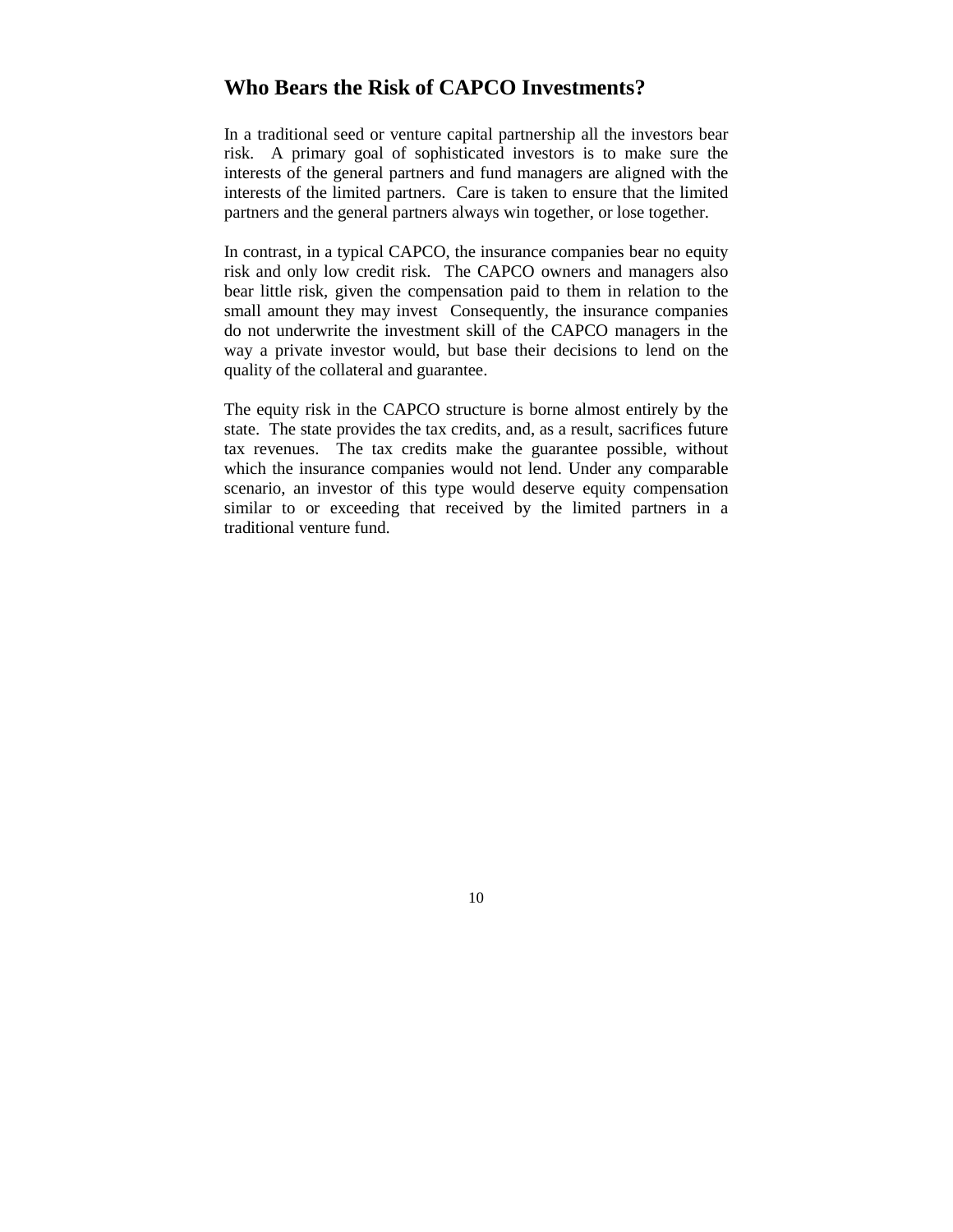## **How does the Guarantee Work?**

The state provides one dollar of tax credit for every one dollar of CAPCO capital, while permitting about half of the CAPCO capital to be set aside to guarantee the principal amount of the loan from the insurance companies. The set-aside is invested in a zero coupon bond or similar instrument. Over a ten to twelve year period the instrument approximately doubles in size. At maturity, this is used to repay the principal on the insurance company loan. Depending on prevailing rates at the time a CAPCO is formed, the amount necessary to place in the setaside will vary.

The tax credit (usually equal to 100% of the CAPCO capital) may be claimed at the rate of 10% per year over a ten year period. This effectively serves as the interest payment on the loan.

Once the insurance companies have received the return of their principal and the tax credits, they in most cases have been paid in full and receive no further compensation. As a lender, they do not participate in the net gains realized from CAPCO investments, nor in the return of capital from CAPCO investments.

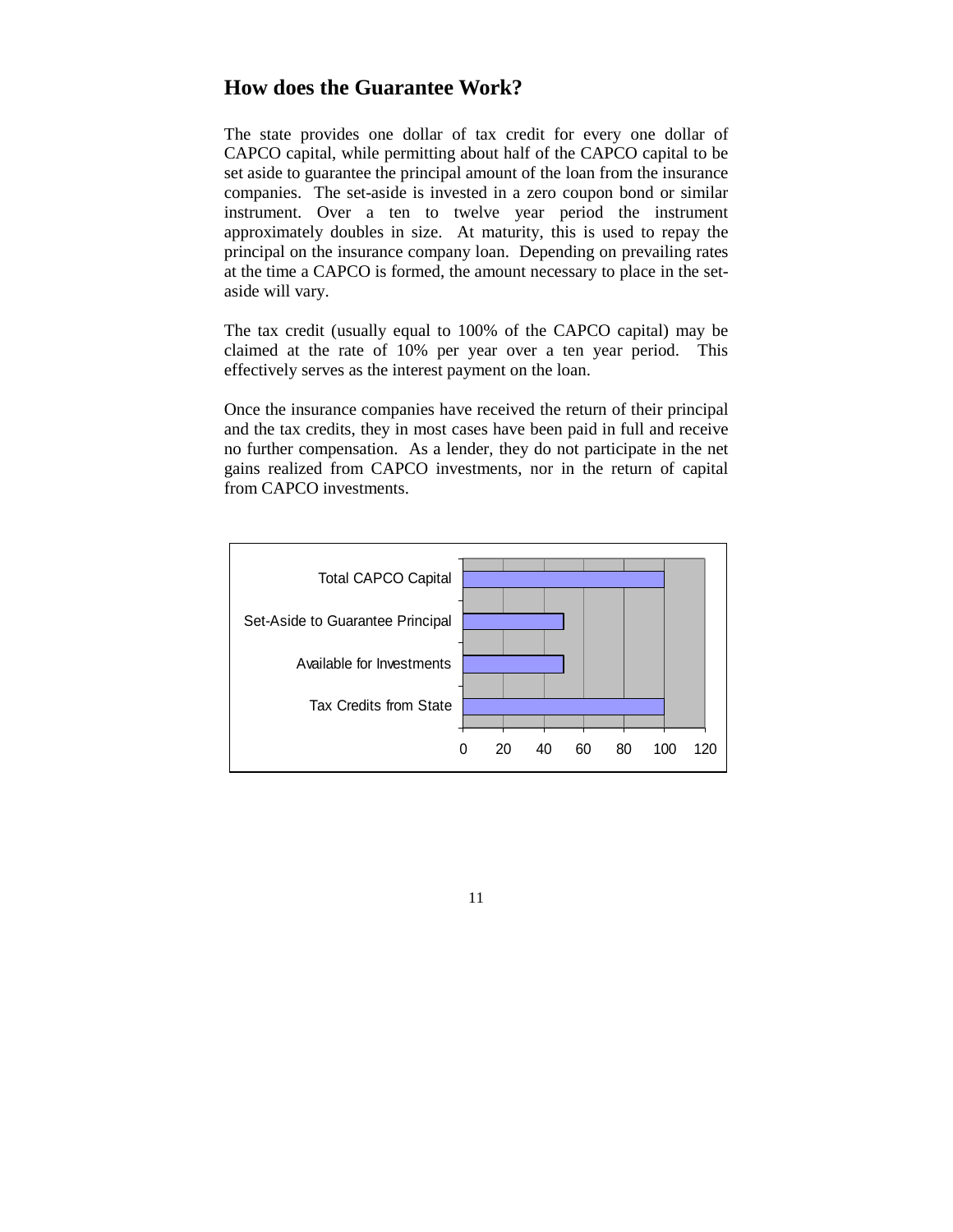#### **How are CAPCOs Selected?**

When making an investment in a traditional venture capital fund, experienced investors look carefully at the investment track record, investment strategy and business ethics of the prospective general partners and fund managers. The goal is to place capital with a team that can demonstrate they have what it takes to produce exceptional results, while managing risk and other difficult situations that may arise. It is common to look at dozens of prospects before making an investment, and to spend considerable time conducting due diligence.

In contrast, CAPCOs are selected by states in a very short, legislatively mandated race. Selection is based almost solely on the proficiency of applicants to raise guaranteed loan commitments from insurance companies. Applicants must have managers with several years of venture investing experience. But, there is no requirement that this be successful experience, nor senior level experience. And, there is generally no provision for the analysis of investment track records, nor weight given to whether track records were successful. The process for selecting CAPCOs fails to meet any of the common standards employed by most state investment or development agencies when selecting investment advisors, financial advisors, investment managers, or other capital program professionals.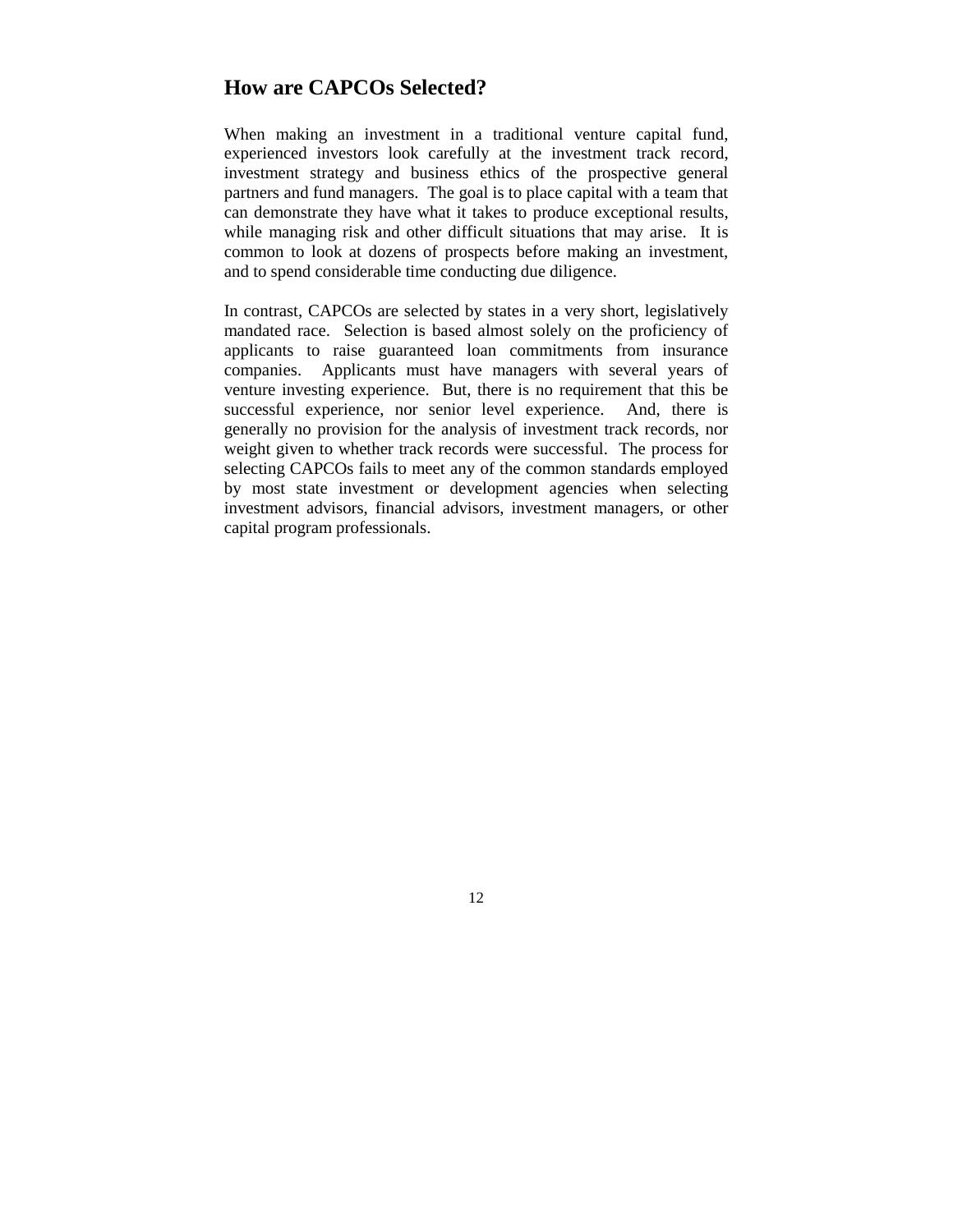## **How do CAPCOs Differ from State to State?**

All CAPCOs are substantively identical.

The heart of the CAPCO model is the commitment by the state of dollar for dollar tax credits, the provisions that permit the set-aside of capital to guarantee lenders from loss of principal, and the willingness of the state to accept little or no financial compensation for its contribution. All CAPCOs have these core provisions. The net effect of these provisions enables CAPCO owners to profitably operate a CAPCO with nearly any set of other conditions they may negotiate with a state.

The following are a few of the special features:

- Wisconsin permits the sale of tax credits.
- Colorado has special tax incentives for making investments in rural areas.
- Florida requires a small, upside return be shared with the state.
- Texas requires CAPCO managers to reside in the state.
- Several states require investments in smaller companies. Missouri set the company-size limit at \$3 million in revenues.
- Wisconsin limits investments to businesses with no more than 100 employees, where at least 75% are in the state.
- Wisconsin requires recipient businesses to agree not to relocate.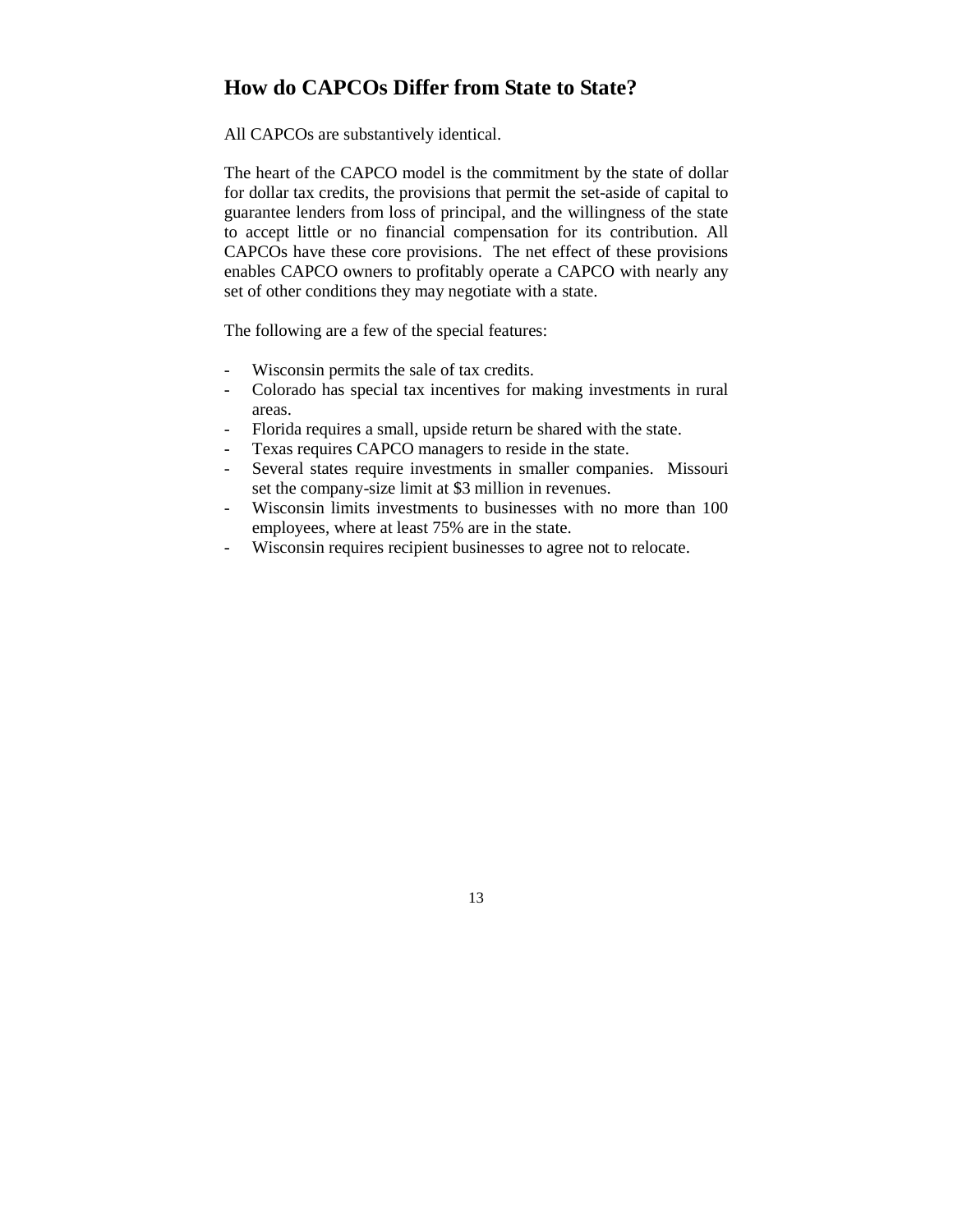#### **What Types of Investments Can a CAPCO Make?**

In the new Texas rule, a CAPCO is required to make investments in businesses *"for the purchase of any debt, debt participation, equity, or hybrid security of any nature or description, including a debt instrument or security that has the characteristics of debt but that provides for conversion into equity or equity participation instruments such as options or warrants."*

Therefore, a Texas CAPCO can make investments in the form commonly made by traditional venture investors, as well as loans made by mezzanine lenders, as well as fully secured loans of the type made every day by commercial banks, and purchase loan participations of the type sought aggressively by many lending institutions.

The Florida statute has similar provisions.

The Wisconsin program authorizes both equity and debt investments. The debt securities must be unsecured or convertible into equity or equity-like instruments, and must have a maturity of at least five years.

In Lousiana, CAPCOs licensed as Business and Industrial Development Companies (BIDCOs) can make SBA guaranteed loans with their statesubsidized dollars.

According to the Newtek Annual Report, as of December 31, 2000, the company had a \$22.1 million portfolio of qualified investments. Of this amount, \$17.3 million was in loans, of which \$4.1 million were SBA guaranteed loans. Only \$4.7 million were equity investments. The non-SBA loans generally have short maturities, ranging up to 24 months. Several are demand notes.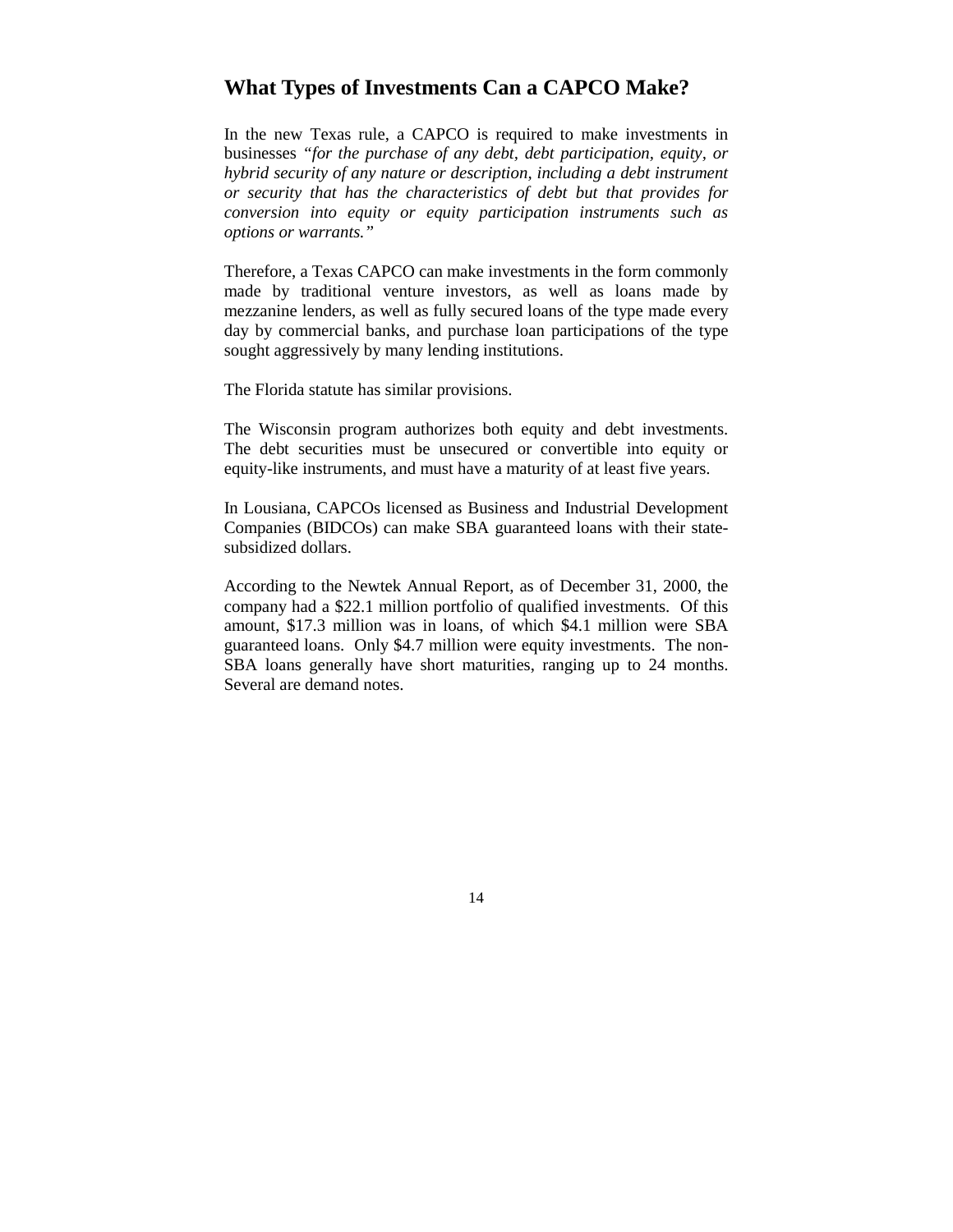# **Who are the Leading Proponents of CAPCO Legislation?**

Three organizations have received the lion's share of all CAPCO tax credits awarded by states to date. These are:

- Advantage Capital, of New Orleans and St. Louis
- Bank One, with CAPCO assets now managed by Stonehenge Capital of Baton Rouge and Columbus, Ohio
- Newtek, a publicly traded New York firm, also known as The Wilshire Group

These firms make extensive use of lobbyists in each state they target. According to the Stifel Nicolas report, "Newtek is actively lobbying in the states of California, Arizona, Michigan, Mississippi, North Carolina and Illinois," and expects "follow-on CAPCOs from current CAPCO states."

# **Which States have Declined CAPCO Proposals?**

A number of states have considered the CAPCO model and chosen not to adopt it. To date these include at least:

| Alabama        | Arizona         |
|----------------|-----------------|
| Arkansas       | Connecticut     |
| Hawaii         | Kansas          |
| Kentucky       | <b>Illinois</b> |
| Iowa           | Indiana         |
| Michigan       | Mississippi     |
| North Carolina | Ohio            |
| Oklahoma       | Virginia        |
| Utah           | Vermont         |
|                |                 |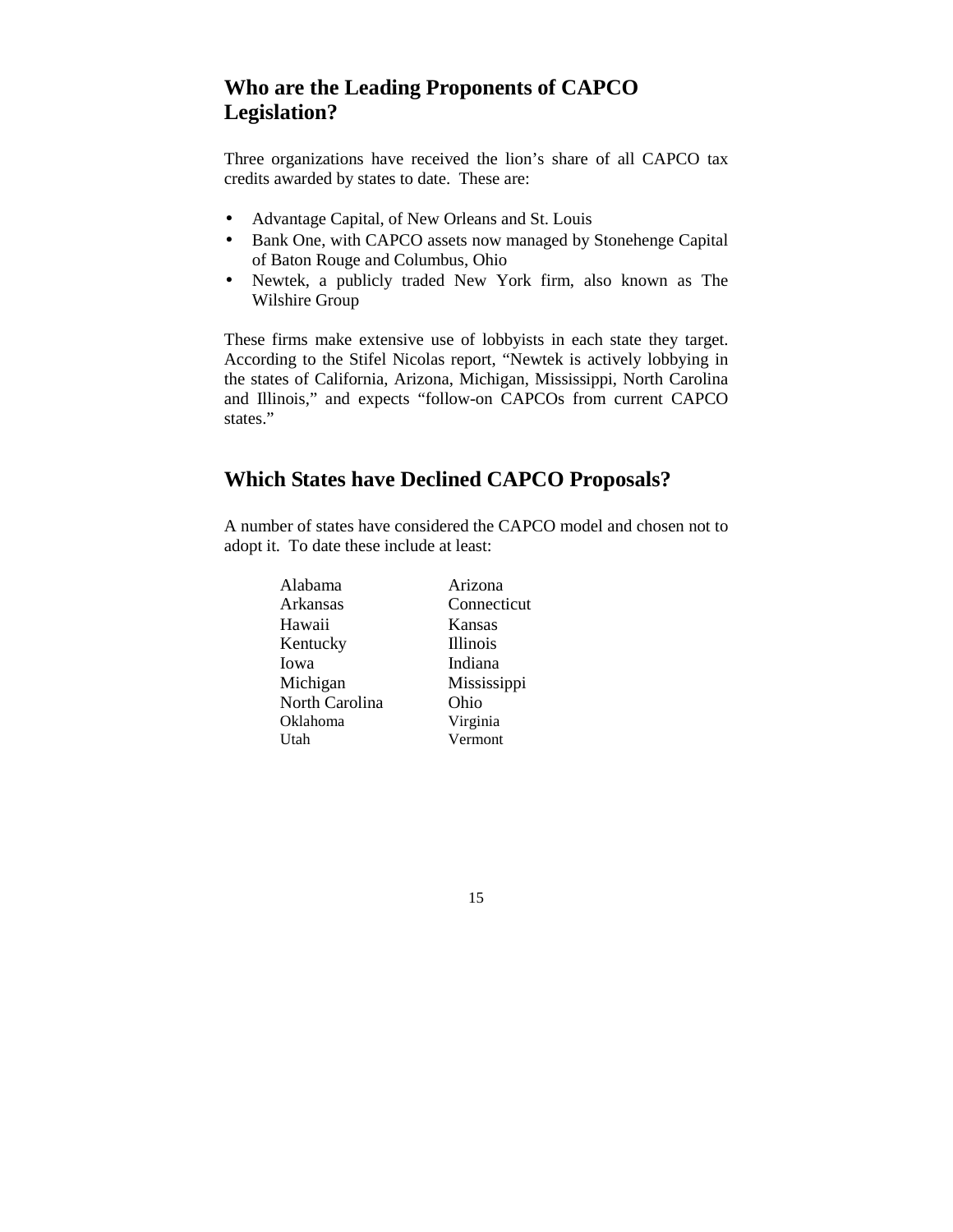## **Are There Ways to Improve the CAPCO Model?**

The authors believe all public finance programs should be exposed to extensive competition, managed with transparency, and subjected to frequent reviews.

There are two halves to the CAPCO program – capital raising and capital investing. If states wish to employ the CAPCO model, these tasks should be de-coupled.

#### *Capital Raising:*

States should supervise the raising of capital to ensure that capital is raised at the lowest possible cost. Expect private placement fees to run from 1% to 2% of the proceeds. Interest rates paid to insurance companies should not exceed 200 basis points over comparable term Treasuries.

#### *Capital Investing:*

States should supervise the selection of CAPCO Fund Managers, searching broadly to find those with the skills and investment focus best suited to serve the needs of local entrepreneurs. States would be wise to employ a professional investment advisor or management firm experienced in investing in venture capital funds to aid in this process. The advisor should market the resources of the CAPCO, advise on the selection of Fund Managers, negotiate investments, then monitor investments to term. Full service professionals tend to charge from 0.5% to 1% of assets under management, plus 0% to 10% of net realized gains.

The Fund Managers should be selected based on experience and track record, investment strategy, appropriateness for the state, standards of ethics, etc. The process of selecting Fund Managers should be deliberate. The typical fee for a Fund Manager is 2.5% per year of committed capital, plus 20% of net realized gains.

After repaying the lenders, and paying the competitive fees of the above listed advisors and managers, the state should receive all remaining distributions. Some states would choose to pay this to the Treasury, others to a revolving fund for future investments.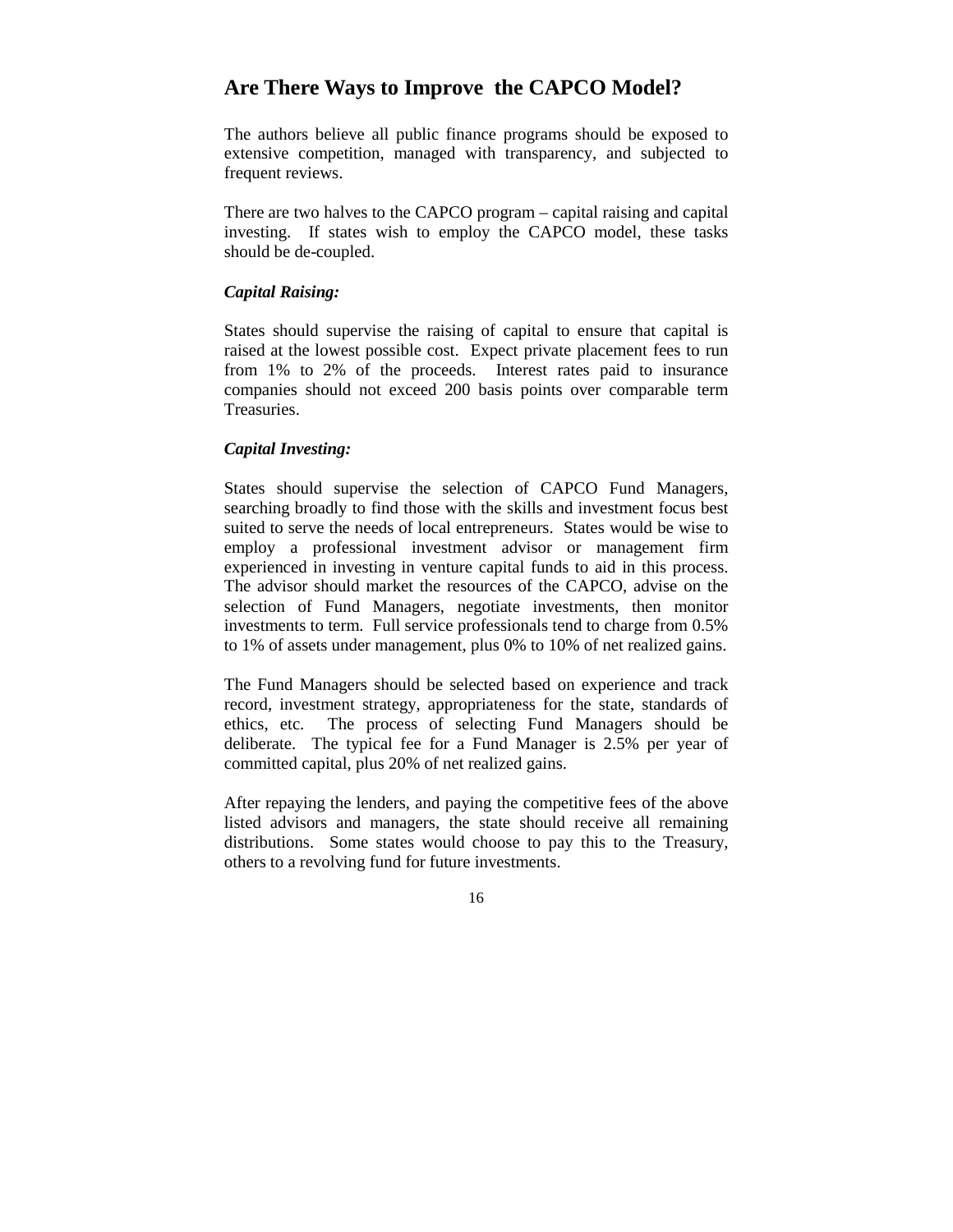## **Summary**

The challenge of nurturing young entrepreneurs – who may build tomorrow's high-paying industries – is critical for every state. State resources are scarce, and it is imperative that all programs be as efficient and as effective as possible.

Facilitating access to seed and venture capital can be done in many ways, some at no cost to state budgets. It behooves all public policy makers to review the options thoroughly before committing significant dollars or tax credits to any program.

Chip Cooper michc@showme.missouri.edu

David Barkley dbrkly@clemson.edu

Mike Williams mwilliam@mail.lded.state.la.us